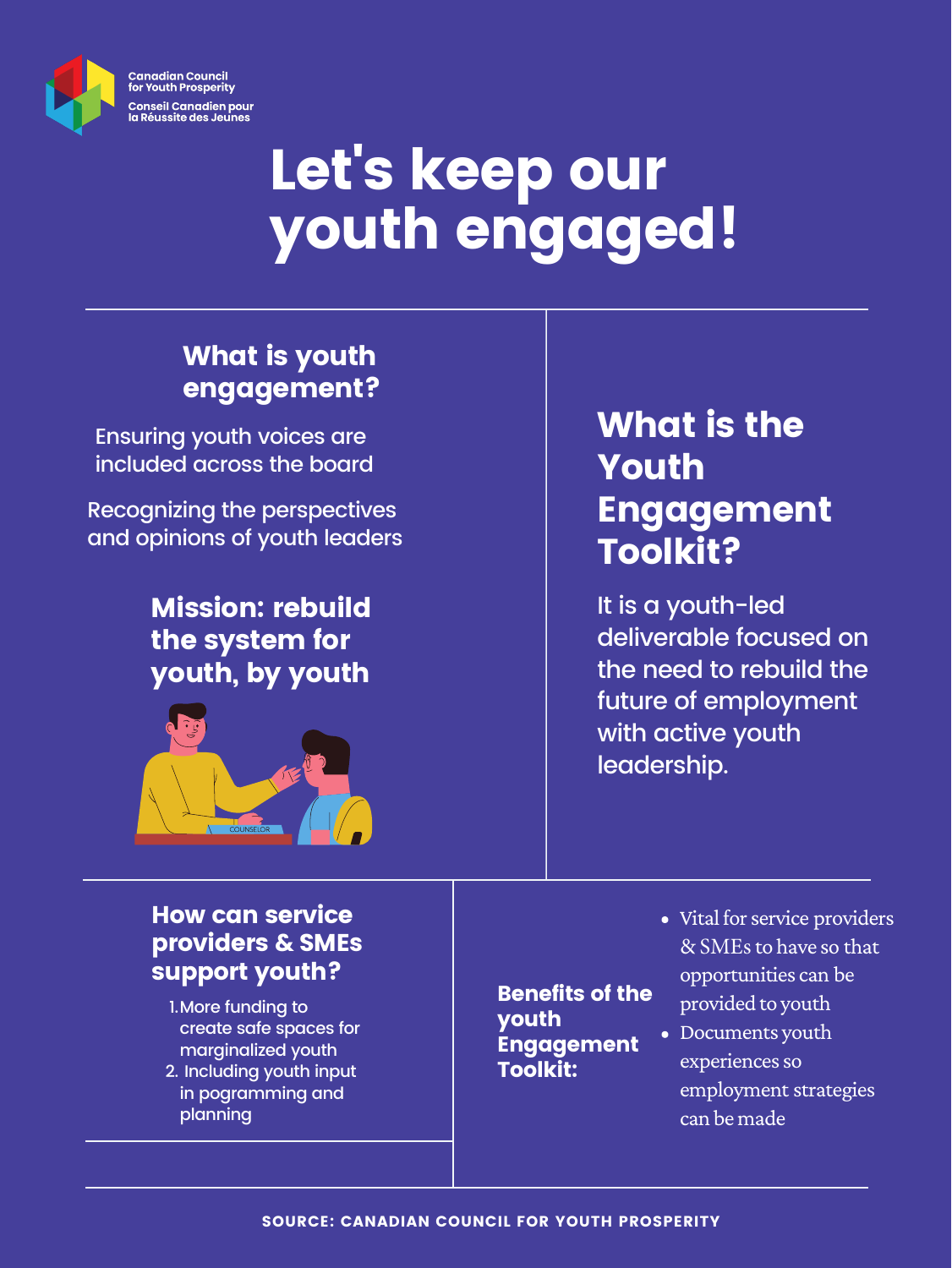

**Canadian Council** for Youth Prosperity

**Conseil Canadien pour<br>la Réussite des Jeunes** 



## **HOW** SERVICE PROVIDERS **& SMEs** CAN APPLY THE PANDEMIC RECOVERY PLAN:

WHAT IS THE [PANDEMIC](https://ccyp-ccpj.wildapricot.org/resources/Knowledge%20Centre/FINAL3_APR27_CCYP_8.5x11_ENGLISH_Report_RECOVERYPLAN_APRIL2021.pdf) **RECOVERY** PLAN?

A YOUTH-LED ACTION PLAN TO CREATE A FUTURE OF ACTIVE YOUTH LEADERSHIP

Providing mental health

supports for young professionals

Recognizing the value in youth 's diverse skill sets and experience when it comes to employment

Communal, social, and financial supports to provide future personal development resources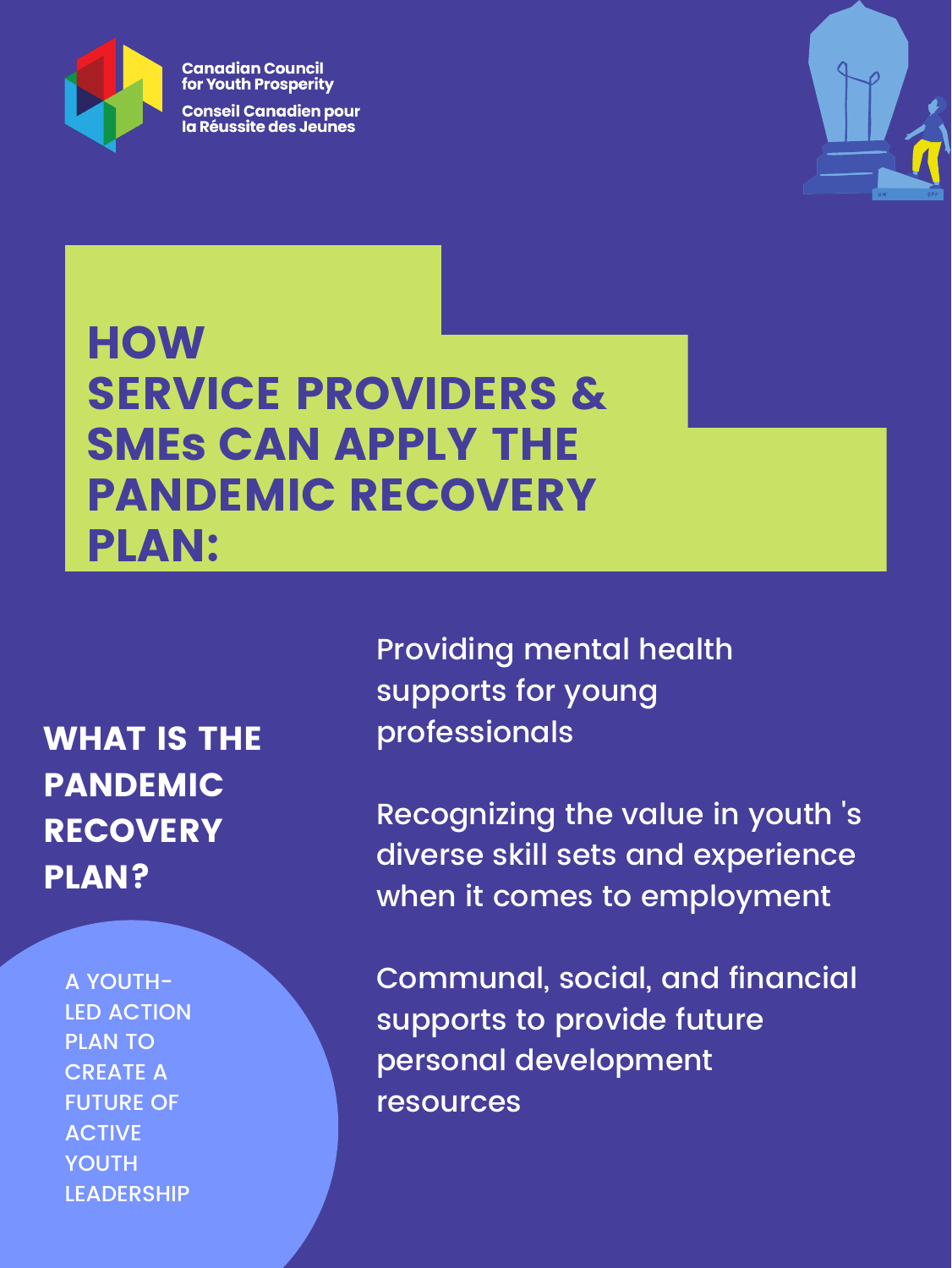Make the knlowelege of what is available for youth accessible at all times



#### **Spread the news!**

### **It takes a village**

Building reports where youth are already established; communities and eductaion institutions make excellent partners



Youth who live on the margins have unique experiences that determine what type of support they need

*Its rarely a onesize-fits-all solution!*

#### **Our experiences impact our needs.**



#### **Find your youth first.**

Not all youth can be accessed through traditional mediums; be creative and meet them



Youth know their needs best, let's collaborate!



Show the youth that you interct with that you care about them, their opinions and their well-being.





**Canadian Council** for Youth Prosperity

**Conseil Canadien pour** la Réussite des Jeunes

#### **Understand your audience**

Use language that is open to all. Make your space welcoming to all youth , and undertsand the complexities ofof the intersections of their identities



*Source* [#ImpactCOVID](https://ccyp-ccpj.wildapricot.org/resources/Knowledge%20Centre/FINAL_APR22_ENGLISH_CCYP_8.5x11_Report_YOUTHENGAGEMENT_APRIL2021.pdf) Youth Engagement Toolkit

#### **Allow youth to have imput on services and provison**



# Let' s talk Youth Engagement

*7 things you and your organisation/institution can start today to better support youth in your community*